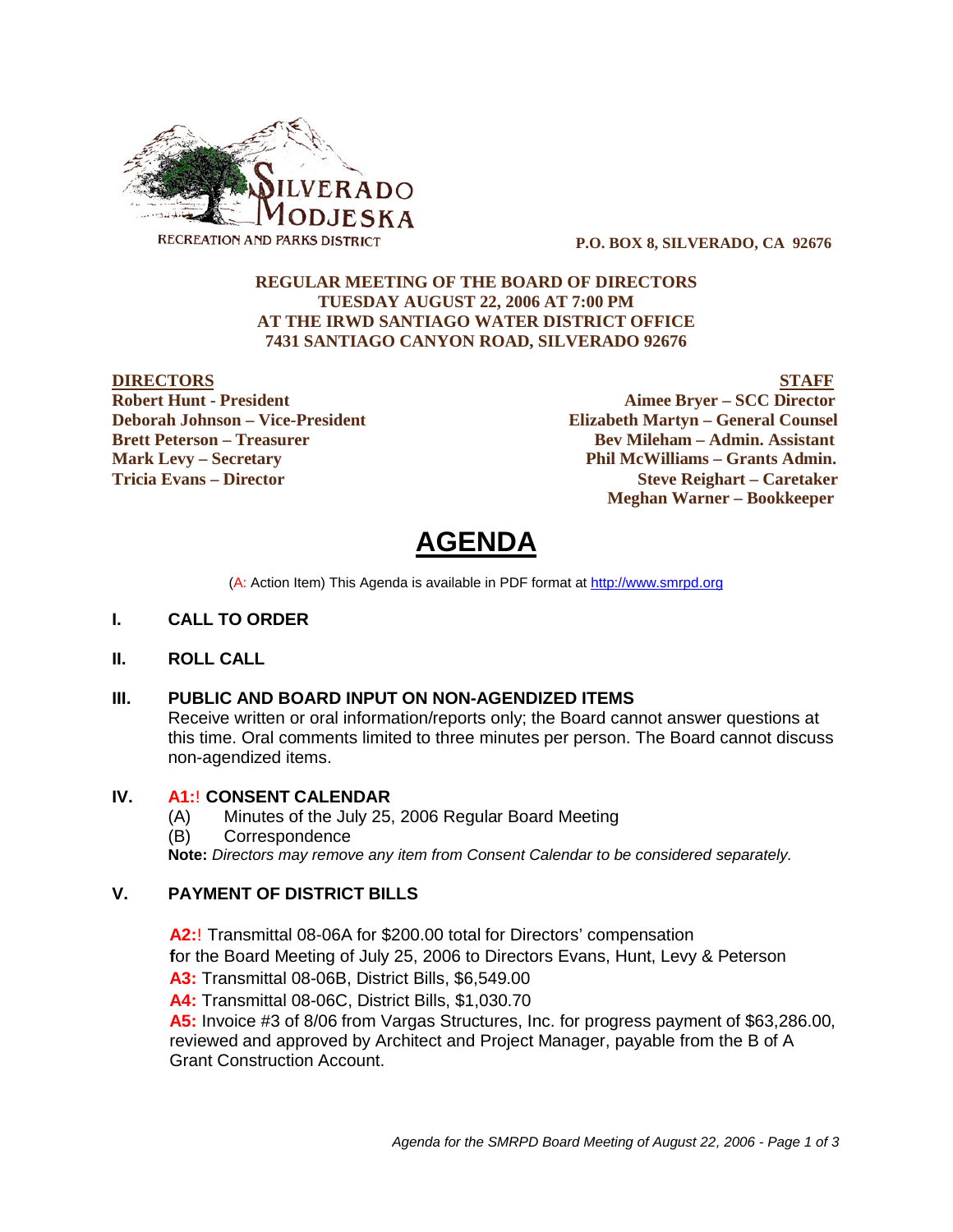# **VI. SILVERADO CHILDREN'S CENTER DIRECTOR'S REPORT**

- (A) **A6:** Consider approval of SCC Operations Manual
- (B) **A7:** Consider approval of SCC Marketing Plan
- (C) **A8:** Approve and sign 2006 Parent Letter from the Board

# **VII. CARETAKER'S REPORT**

(A) **A9:** Discuss how to address ongoing vandalism at Silverado and Modjeska Parks.

# **VIII. GRANTS ADMINISTRATOR'S REPORT**

- (A) Silverado Renovation Construction report and Green Vision Workshop report.
- (B) Status of grants advances.

# **IX. OTHER DISTRICT BUSINESS**

#### (A) **PUBLIC HEARING**

Secretary announces that this is the time and place of the Public Hearing to receive comments and testimony from the public regarding:

#### **A10: PROPOSED BUDGET FOR FISCAL YEAR 2006-2007**

Notice of Public Hearing was published in The Orange County Register on August 13-14, 2006, and Proof of Publication is on file at the District Office (Silverado Community Center, 27641 Silverado Canyon Road, Silverado, 92676). A copy of the Proposed Budget was provided for Public inspection at the Silverado Library beginning August 12, 2006.

**A4: RESOLUTION #112205-1 APPROVING AND ADOPTING FY 2006-2007 BUDGET –** Discussion by Directors and Staff; Receive Public Input; Motion to Adopt and Roll Call Vote.

- (B) **A11:** Consider applying for the District to be a recipient of court-ordered community service.
- (C) **A12:** Discuss offer by the family of Dusty Mutch Sullivan to construct a reading bench in her memory at the Silverado Park and Community Center.
- (D) **A13:** Discuss of District sponsorship of the Silverado Fair on Oct. 14-15, 2006. Address indemnification language in rental and other Fair related agreements.

# **X. COMMITTEES**

*NOTE: There will be no discussion of Committee issues unless specifically agendized here, or added to the Agenda by majority vote of the Board in Section III of this Agenda to address issues that require immediate attention for reasons to be explained in the motion to add. This Committee listing shall not be used as a mechanism to discuss non-agendized topics.*

# **STANDING COMMITTEES:**

- (A) RECREATION (Evans, Peterson)
	- (1) Upcoming Recreation brochure, review contents and add to as needed.
- 
- (B) FINANCE (Hunt, Johnson)<br>(C) PERSONNEL (Evans, John PERSONNEL (Evans, Johnson)
- (D) OPEN SPACE AND TRAILS (Hunt, Levy)(Community Members: Scott Breeden, Mary Schreiber, Dana Judd, Greg Bates)
- (1) Report on upcoming HB&P TAC Committee meetings and IRWD meeting.
- (E) FACILITIES AND SAFETY (Johnson, Peterson)
	- (1) Set 3rd Quarter Safety Meeting date before Sept. 30, 2006